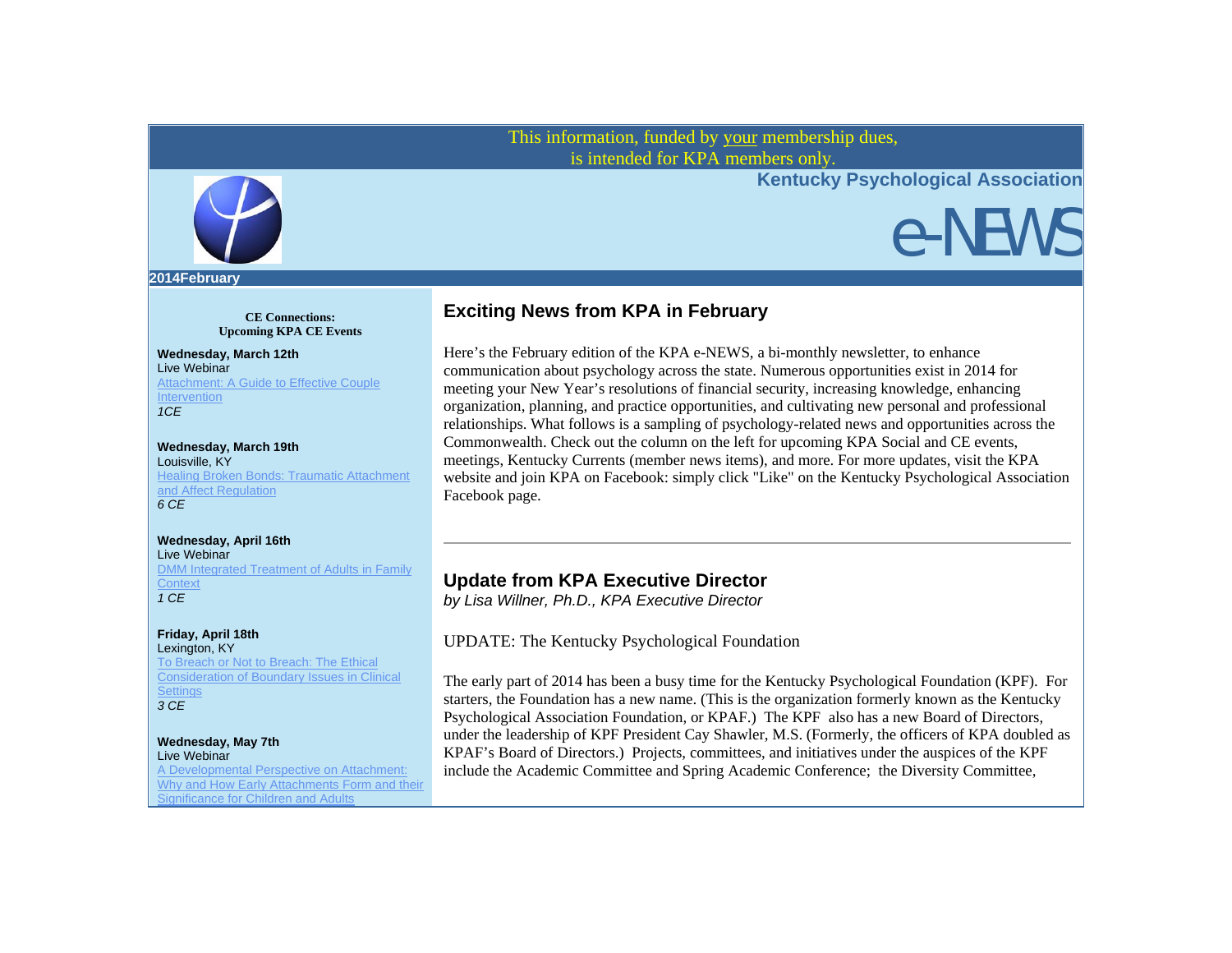### *1 CE*

### **Friday, May 16th**

Louisville, KY Viewing Eating Disorder Treatment though Multiple Lenses: Integrative and Multidisciplinary Approaches *6 CE*

#### **Wednesday, June 11th** Live Webinar

Adult Attachment and Religion/Spirituality: Research Findings and Clinical Applications *1 CE*

**Friday, June 13th** Louisville, KY Basic Supervision *3 CE*

**Friday, June 13th** Louisville, KY Advanced Supervision: Psychodramatic Supervision-Beyond Role-Playing *3 CE*

Complete details and registration information can be found on the KPA Event Calendar.

### **Next KPA Board of Directors Meeting**

**March 14th**Frankfort, KY

### View the KPA Board of Directors

### **KPA Book Corner**

The KPA Book Corner highlights books written by KPA Members and those recommended by KPA speakers, including those from the 2013

multicultural scholarships and research prizes, and training in cultural competence; Public Education; Disaster Response; Psychologically Healthy Workplace Network; and more.

The KPF Board is meeting this weekend for a full-day retreat led by organizational psychologist and friend to KPA and KPF, Dr. Rick Cartor. Meanwhile, this is a great time for you to get involved in the life of the Kentucky Psychological Foundation, and there are many ways to do so! Read on in the KPA e-NEWS for opportunities to join the Diversity Committee, volunteer for the Spring Academic Conference, make a tax-deductible donation to support the important work of the Kentucky Psychological Foundation on behalf of psychology in the Commonwealth. Stay tuned for more information about KPF, its programs and projects, and ways for you to be involved.

# **KPA Website - Work in Progress**

On January 3rd, KPA completed its migration to a new website host after the company we relied on for many years was bought out by a larger organization. The latest step in the transition process is the updated KPA online directory which is set to go live on Monday, March 3rd. Please take a moment to review your KPA profile in order to adjust your privacy settings and to ensure your directory listing information is correct.

To update your profile:

- Go to www.kpa.org and sign in to your account. Note – KPA sent you a new temporary log-in password in January. If you have forgotten your password follow the "Forgot your Password?" link under the sign in button and enter either your username or email.
- $\bullet$  Once you are signed in, select the "Manage Profile" option under the My Profile box on the right-hand side of the screen.
- $\bullet$  On the "Manage Profile" screen, select "Edit Bio" under the information and settings section.

If you have any problems updating your profile, please let us know at kpa.kpa.org If you are not able to find what you are looking for on the new website, please email us atkpa@kpa.org.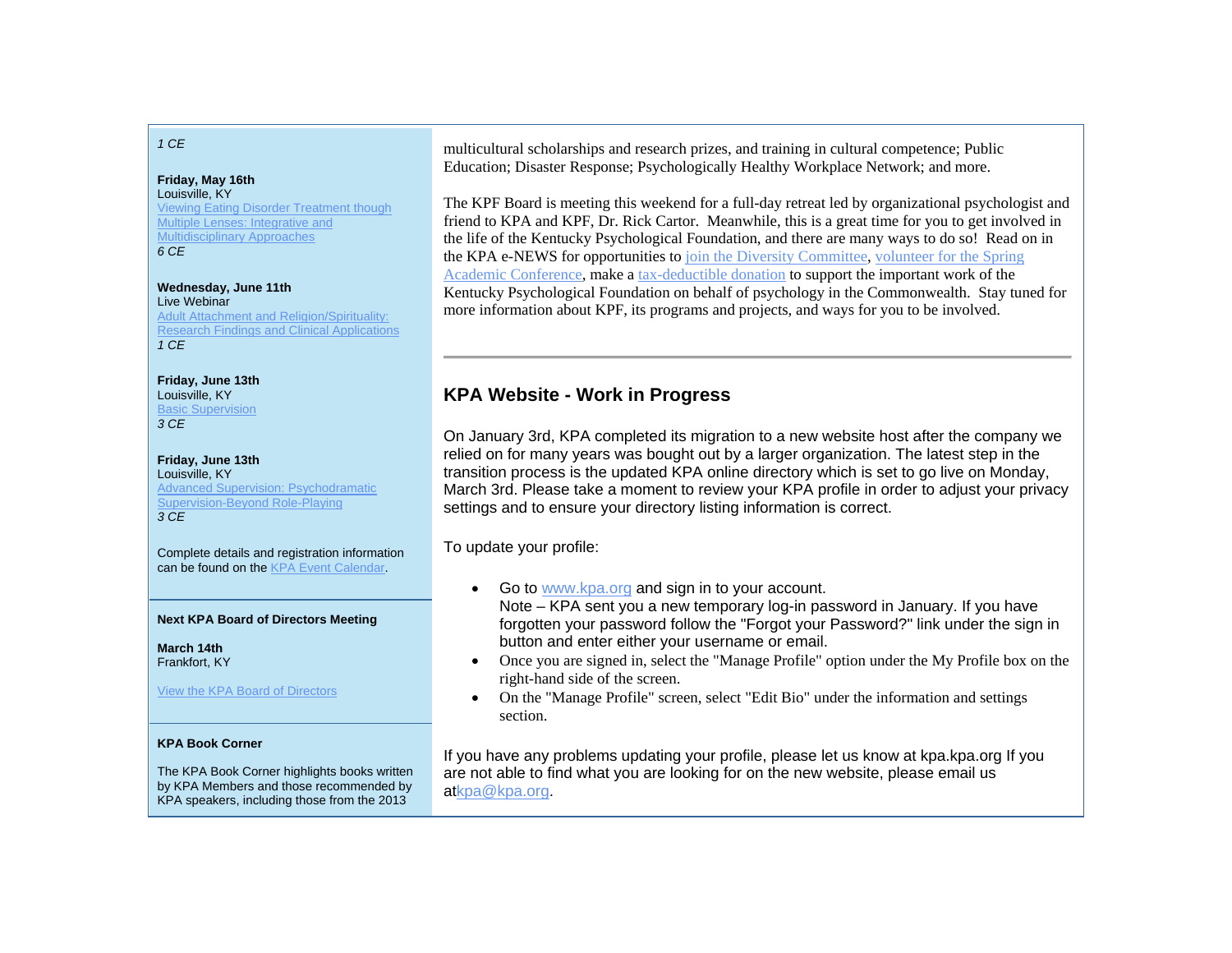### Convention. Click here to take a look at our current listings.

If you have presented for KPA or are a KPA Member author, please send your suggested items to kpa@kpa.org.(If you order Book Corner recommendations or other items through Amazon, remember to access the Amazon site by clicking on the Amazon link on the KPA home page - Amazon donates a small percentage of these purchases back to KPA!)



#### **Community Bulletin Board**

A forum is available to any KPA member who would like to post information that the psychology community may find interesting or helpful or for which psychology input is requested. Visit the Community Bulletin Board to view current messages or to post a new message.

### **Visit the KPA Book Corner**

The KPA Book Corner highlights books written by KPA Members and those recommended by KPA speakers. Click here to take a look at our current listings.

Thank you, Leslie Proasi Director of Operations

# **Diversity Committee Seeking New Members**

The Diversity Committee of the Kentucky Psychological Foundation (KPF) is seeking energized and dedicated, individuals to assist with planning and fundraising for CE programming, trainings, and a 2015 KPAF Diversity Conference. Please click on this linkhttps://kpa.site-ym.com/?DiversityCmteApp and complete the form by March 6th if you are interested in serving on the Diversity Committee. One of the current members of the Diversity Committee will contact you after March 6th so that we may begin to organize ourselves and our collective talents.

# **Kentucky Psychological Foundation (KPF) Spring Academic Conference**

The annual 2014 KPF Spring Academic Conference will be held on Saturday, March 29th at Asbury University in Wilmore, KY. The Conference provides a unique opportunity for graduate and undergraduate students to present their research in juried competitions, develop practical skills, and network with fellow students from across Kentucky. The featured workshop for faculty and students will be Advocacy: Every Voice Counts, and will focus on the many forms that advocacy may take, including advocacy within academic settings, and using psychological research findings for the common good. Students are encouraged to nominate a faculty member as the Outstanding Graduate or Outstanding Undergraduate Mentor. Faculty members are invited to participate in the Conference as judges, mentors, and coaches. Undergraduate students have the opportunity to talk with graduate students about "how to get into graduate school," and graduate students may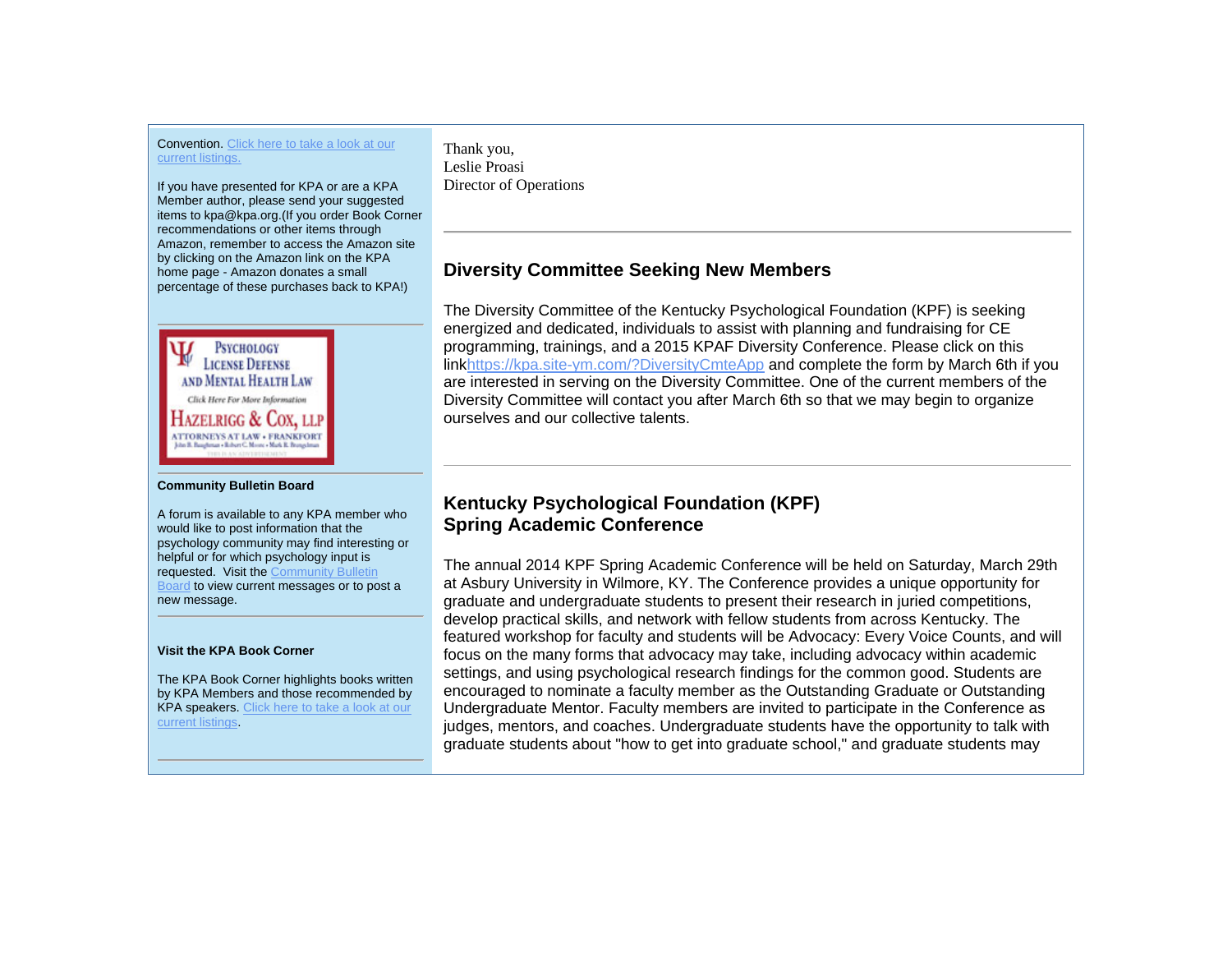

Endorsed by the Kentucky Psychological Association

### **KPA Currents**

A Snapshot of Events in the Lives of KPA Members

KPA member **Tony L. Sheppard, Psy.D., CGP, FAGPA** of Louisville has been appointed to a two-year term as Chairman of the International Board for Certification of Group Psychotherapists (IBCGP). The IBCGP certifies group psychotherapists and works to establish standards for the evidence-based practice of group psychotherapy. IBCGP is an affiliate board of the American Group Psychotherapy Association (AGPA). A past KPA boardmember, Dr. Sheppard has been involved with AGPA for over 11 years and has served as a committee chair with IBCGP for the past 5 years. He is in private practice and is on faculty in the School of Professional Psychology at Spalding University.

Dr. Sheppard is currently serving on KPA's 2014 Convention Committee.

also serve as judges for the undergraduate poster competition. There will also be a Faculty/Student Luncheon that is included with your registration. The 27th Annual Psych Bowl will be a featured event, with undergraduate teams vying for the top slot as 2014 Psych Bowl Champions!

### Conference Deadlines:

Psych Bowl Team Entry - Submission deadline - Mar 3rd Paper Presentations - Entry Deadline Mar 3rd Mentor Award Nominations - Submission deadline - Mar 7th Sponsorship Submissions - Deadline Mar 7th Poster Competition - Entry Deadline Mar 14th General Conference Registration – Deadline 14th

For more information, go to the Spring Academic Conference Page at: https://kpa.site-ym.com/general/custom.asp?page=307

# **New 2014 KPA Webinar Series – Exploring Attachment: Clinical Insights Across the Life Span, Season 2**

*Moderated by Steve Stratton, Ph.D.*

Attachment Theory is a sweeping meta-theoretical perspective for understanding the human experience "from the cradle to the grave," as John Bowlby used to say. Educators, clinicians, physicians, and scientists from around the world are fascinated with this explanatory framework, and the robust evidence to support it. The 2014 Kentucky Psychological Association Webinar Series, *Exploring Attachment,* brings together international researchers and practitioners who will enhance understanding and promote application of attachment-based clinical practice. Extending the 2013 Webinar Series on children and adolescents, the 2014 Series considers attachment in adults. Come spend an hour each month from now through June exploring attachment! Click here to register.

**2014 KPA Academic Member Survey – The Good News and the Bad News**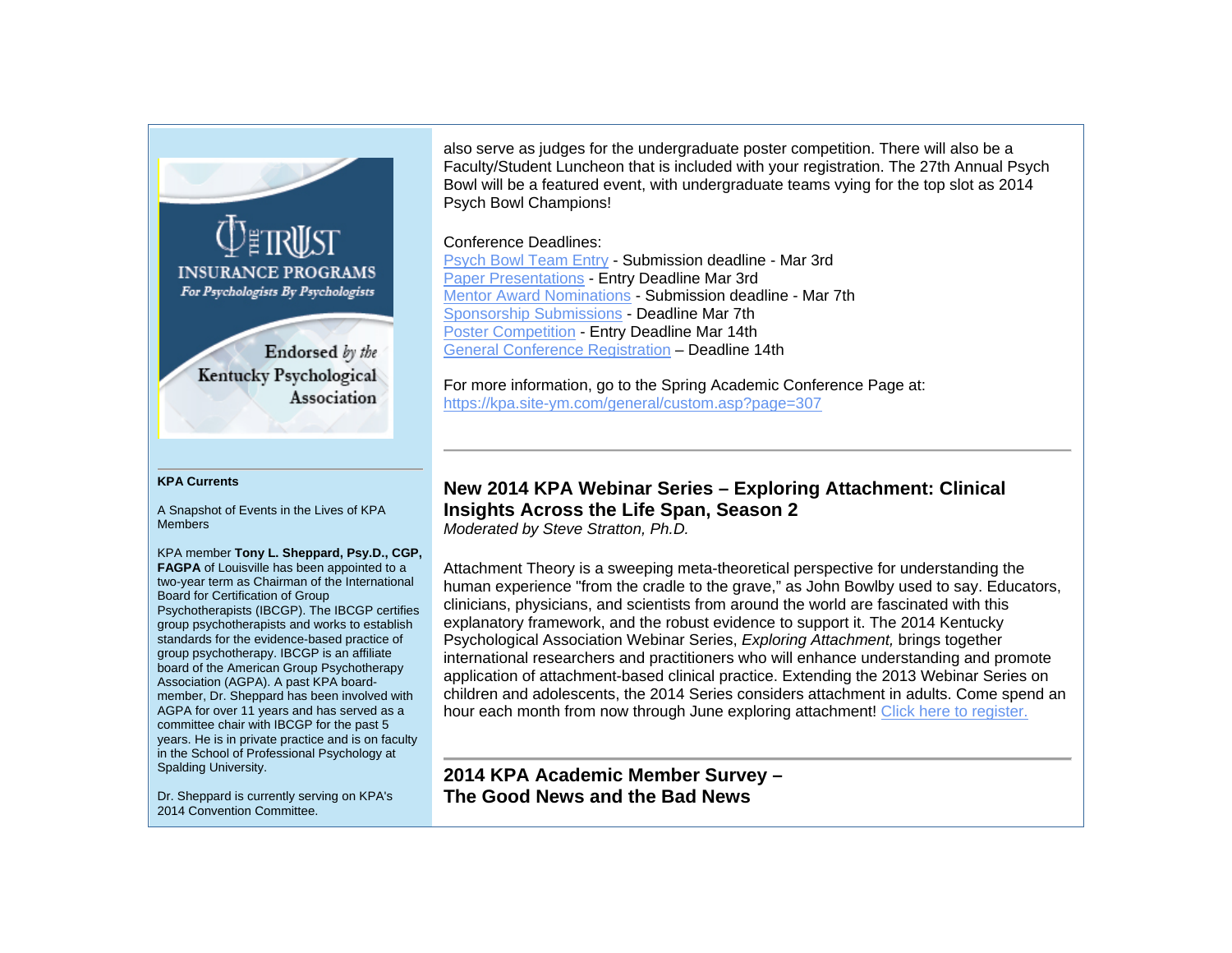#### **Members in the Media**

The following members appeared on "Let's Talk" at 970AM WGTK with fellow KPA member Stan Frager, Ph.D.

**David Hanna, Ph.D., & Dustin Wygant, Ph.D.** discussed "Mental Health and Violence"

**Suzann O'Koon, Ph.D.** discussed "Holiday Stress"

*Please send your announcements to kpa@kpa.org so that your news may be shared with the KPA membership.* 

#### **KPA Interest Sections**

Joining KPA Interest Sections is free and participation on the listservs is an exclusive member benefit. Many ideas, resources, and requests for treatment recommendations and other opportunities flow through the KPA listservs daily. Here is an excerpt from a post on the KPA Clinical listserv: "Thank you to everyone who shared their experiences with me. I was quite surprised at the variability of your responses.....Nice to have a community to call on for advice when such situations arise!" If you want to expand your resources and deepen your own sense of community within KPA, visit the KPA Interest Section webpage for instructions on how to join a KPA Interest Section.

Interest Section DetailsListserv Details

### *by Rich Lewine, PhD, KPA Academic Representative*

The good news is that we continue to find substantial reward and pleasure in our academic lives. Mentoring students, applying psychological knowledge in the world outside the classroom and lab, developing and testing ideas, sharing the joys of learning, contributing via administration, and the flexibility to do all these things were among what respondents reported as the "most rewarding".

The bad news, and by the far the most frequently cited, is what many view (on the national as well as local level) as the replacement of the academic model with the business model. How many externally funded grants can we get? How many students can we graduate? How many more students can we admit this year than last? How can we cut costs on the teaching side to increase profit on the revenue side? And while accountability is important, many fear that fiscal values are replacing scholarly ones to the detriment of education, research, and scholarship. It is no wonder that respondents also reported feeling undervalued, isolated from colleagues, and frustrated.

There is, of course, no easy answer to the changing face and structure of the academy. While there is much said and written, there seems to be little dialogue and a growing sense that we in academics are losing control of our professional lives (not unlike our colleagues in the clinical services world). The upcoming SAC meeting would be a good time and place to begin sharing ideas about our changing professional world-‐-‐-‐ no need to solve problems, but a chance to articulate and consider what is going on. And as a clinician, I'd also point out the value of a being a member of a support group!

In that spirit, I would urge you to read two books by Derek Bok, former president of Harvard University, who recognized early the threats to the academy of the intrusion of the business model into academia. More importantly, he offers a reasoned and thoughtful view of the issues that leads to discussion rather than argument.

I'd welcome any comments, suggestions, or feedback as we address how to keep what we find most rewarding about academics while understanding and responding to what threatens and discomforts us. Hope to talk with you at SAC!

**Join KPA and KPAGS on Facebook!**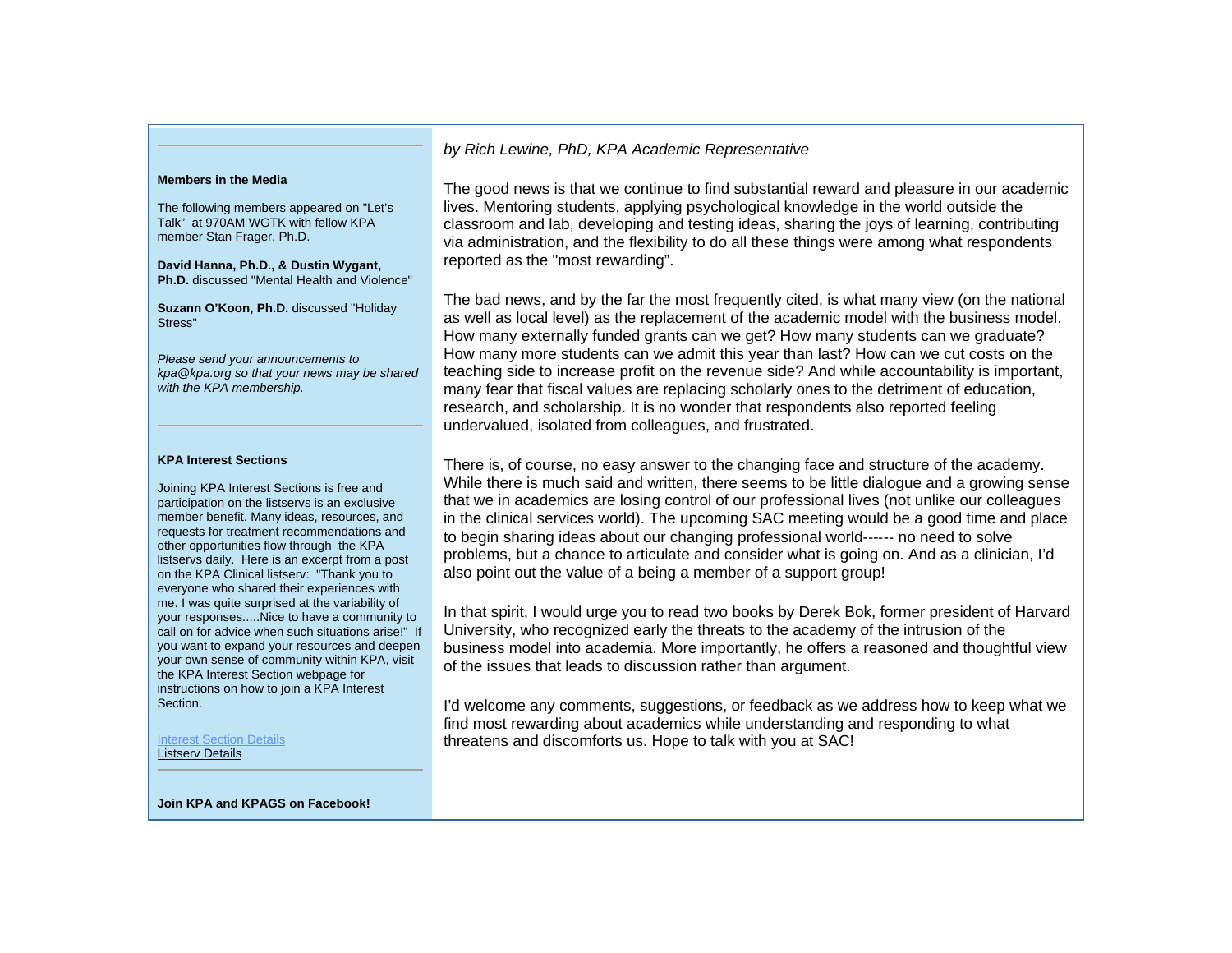KPA has always been an organization that works to be inclusive of all psychologists in the state. Kentucky Psychological Association is officially on the popular social networking site, Facebook.com, and currently has 378 "friends". All you need to do to join the Kentucky Psychological Association on Facebook is to select the "Like" button after finding our group on Facebook. Please be sure to search for "Kentucky Psychological Association "and review the KPA Social Media/Forum Policy. The KPA Graduate Students (KPAGS) are also on Facebook! Stay up to date with the latest KPAGS news and communicate with other psychology graduate students from around the state! Click here to join KPAGS on Facebook:https://www.facebook.com/MyKPAGS

#### **Advertise in the KPA e-Newsletter!**

The bi-monthly editions of the KPA e-Newsletter, are distributed to over 1100 KPA members. The eNewsletter is sent via blast email at the end of Jan, March, May, July, Sept and Nov with submissions accepted at any time. Complete information and pricing details are available on the KPA Advertising webpage.

#### **Support KPA During in 2014 via Shopping on Amazon.com**

You can support KPA when shopping on Amazon by clicking the Amazon link on the main KPA website as a first step in making purchases on Amazon.com. Up to 3% of every purchase made on Amazon when you click their link on the main KPA website benefits KPA.

### Readings:

Bok, D. (2003). Universities in the Marketplace: The *Commercialization of Higher Education*. Princeton, NJ: Princeton University Press.

Bok, D. (2013). *Higher Education in America*. Princeton, NJ: Princeton University Press.

# **KPA Annual Conference - Save the Date!**

The 2014 KPA Annual Conference will be held at the Galt House in downtown Louisville,**November 6-8**, 2014. The working title is *"Psychologists as Collaborators: Partnering to provide comprehensive care."* Complete details coming soon!

### **An Update from the Director of Professional Affairs (DPA)** *by Laurie Grimes, PhD, KPA Director of Professional Affairs*

### Medicaid MCO Provider Enrollment Update

And they're off! January 1st marked the official date for the new Medicaid Expansion to go into effect, and a time of new opportunity for psychologists to be independent Medicaid providers. Provider enrollment procedures were disseminated through a presentation at convention, a newsletter article, and postings on the KPA website. Enrolling involves a twostep process of applying to Medicaid for a Medicaid ID and applying to any - or all - of the five Medicaid MCOs to become credentialed as a provider in their networks. That's a lot of bureaucracy to deal with and it's a new procedure for all parties, so it seemed like a good time to check in with applicants and agencies to get a sense of successes and snags.

Amongst all the celebration of the new Medicaid regulations, and despite the careful communications by Dr. Schuster, there was an error in the Medicaid regulation language. It omitted reference to Certified Psychologists with Autonomous Functioning (CPAF) and Certified Psychologists (CP). KPA has been assured that these practitioners remain eligible to become providers and that the wording will be amended soon. Licensed Psychological Associates (LPA) are approved providers although will not have their own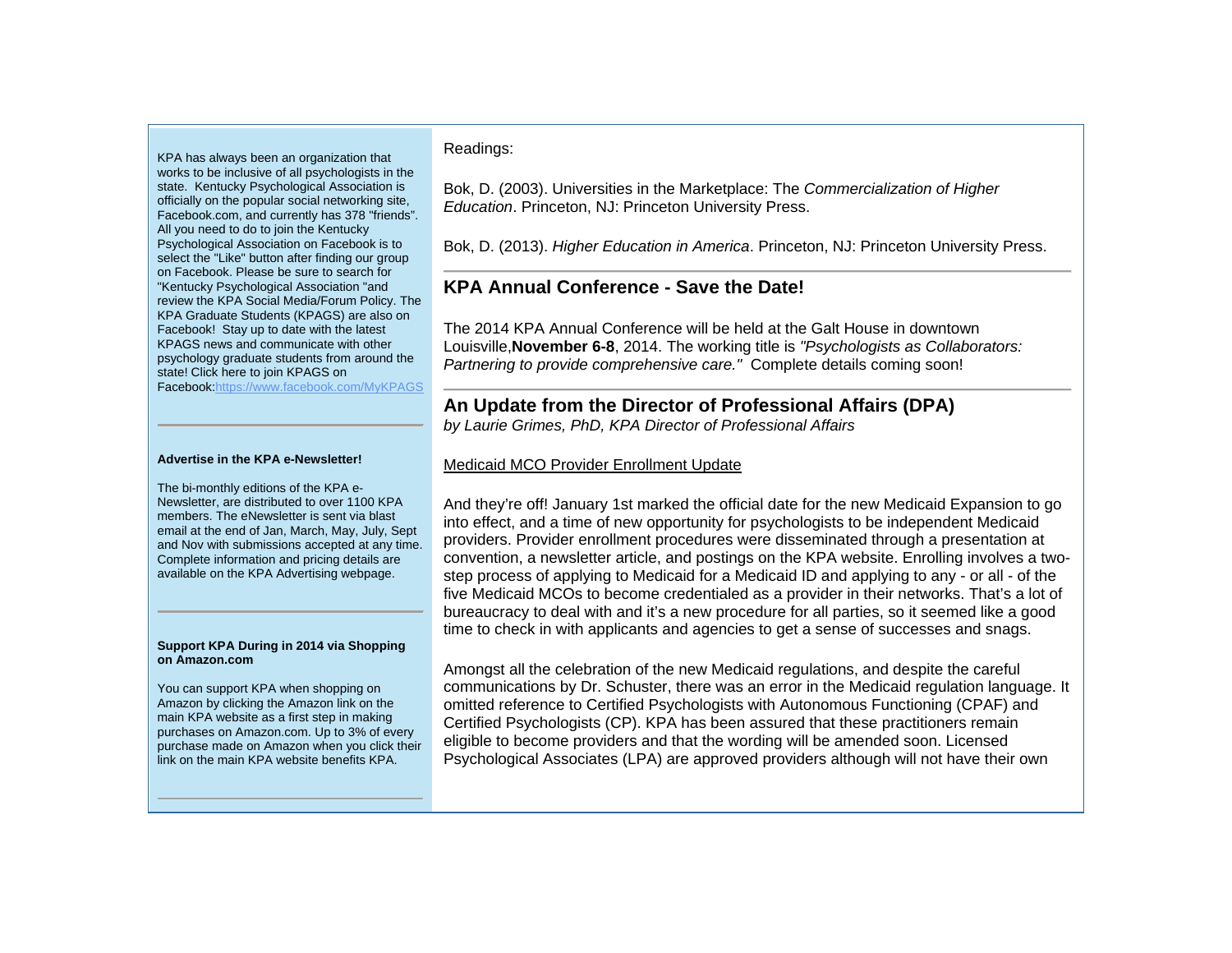### **The Easiest Way to Accept Payments**

The Kentucky Psychological Association is pleased to offer member merchant accounts credit and debit card processing for your practice. A merchant account provides your clients with a convenient and immediate payment option and makes it easy for them to pay you for your services. Accept payment for consultation fees, counseling sessions and insurance co-pays. With a merchant account, you can:

•Accept Visa, MasterCard, Discover & AMEX. •Control cash flow & increase business. •Save up to 25% off standard bank fees. •No contract or annual fees. •No cost to transfer services - call to compare!

The process is simple. Begin accepting payments today! Call 866-376-0950 or visitwww.affinipay.com/kpa.

### **KPA Home Study Opportunities**

Under revised KRS CE regulations, you can now earn up to 12 credits per licensure cycle for home study courses. See what KPA has to offer...

A First Step in Understanding the Affordable Care Act and Its Potential Impact on the Health and Mental Health of Kentuckians

Navigating the CPT Changes for 2013

KPAF Diversity Conference Home Study **Courses** 

KPA Domestic Violence Home Study SeriesClinical Applications of Neuroscience Research Home Study Series

Religion, Spirituality, and Clinical Practice Webinar Home Study Series

Medicaid numbers since they will bill under their Licensed Psychologist supervisor.

### Application process update

From the Medicaid office I have learned that the current average processing time for all applications is 43 days. However, the DMS has been expediting applications related to behavioral health services so that they are processing in about 30 days. Applications sent to Medicaid from an MCO that has credentialed the provider are being processed in about 6 days. The Medicaid office stressed the need to be legible, thorough, and accurate when completing the application, as incomplete or incorrect information slows the process considerably.

## Reports from Medicaid MCOs

**Anthem** reports that they are "accepting amendments up to March 1st for the 1/1/14 effective date." After that date, providers can sign up and get an effective date 30 days after the date of the signed, received amendment. They are using the KY Medicaid fee schedule. To check the number of psychologists enrolled, Anthem refers the caller to the provider directory at www.Anthem.com.

**MHnet (Coventry)**, which has been bought by Aetna, is reportedly swamped with applications. If an applicant has a Medicaid ID, the process is taking 45-60 days at least. There was talk of ceasing to take new applications in the wake of the purchase by Aetna, but an exception was made for mental health providers so they are still accepting applications at this time.

**Caresource (Humana)** reports that their goal was to have 240 mental health providers enrolled by March 1st and they are "about there." This was reportedly due in part to their recruitment efforts. They encourage more providers to apply and predict the turn-around time to be 1-3 months for those who submit their Medicaid ID application at the same time.

**Wellcare of Kentucky** (response still pending)

**Passport Health Plans** reports that their application process is just beginning. They were unable to send out contracts until they received written instructions from DMS, which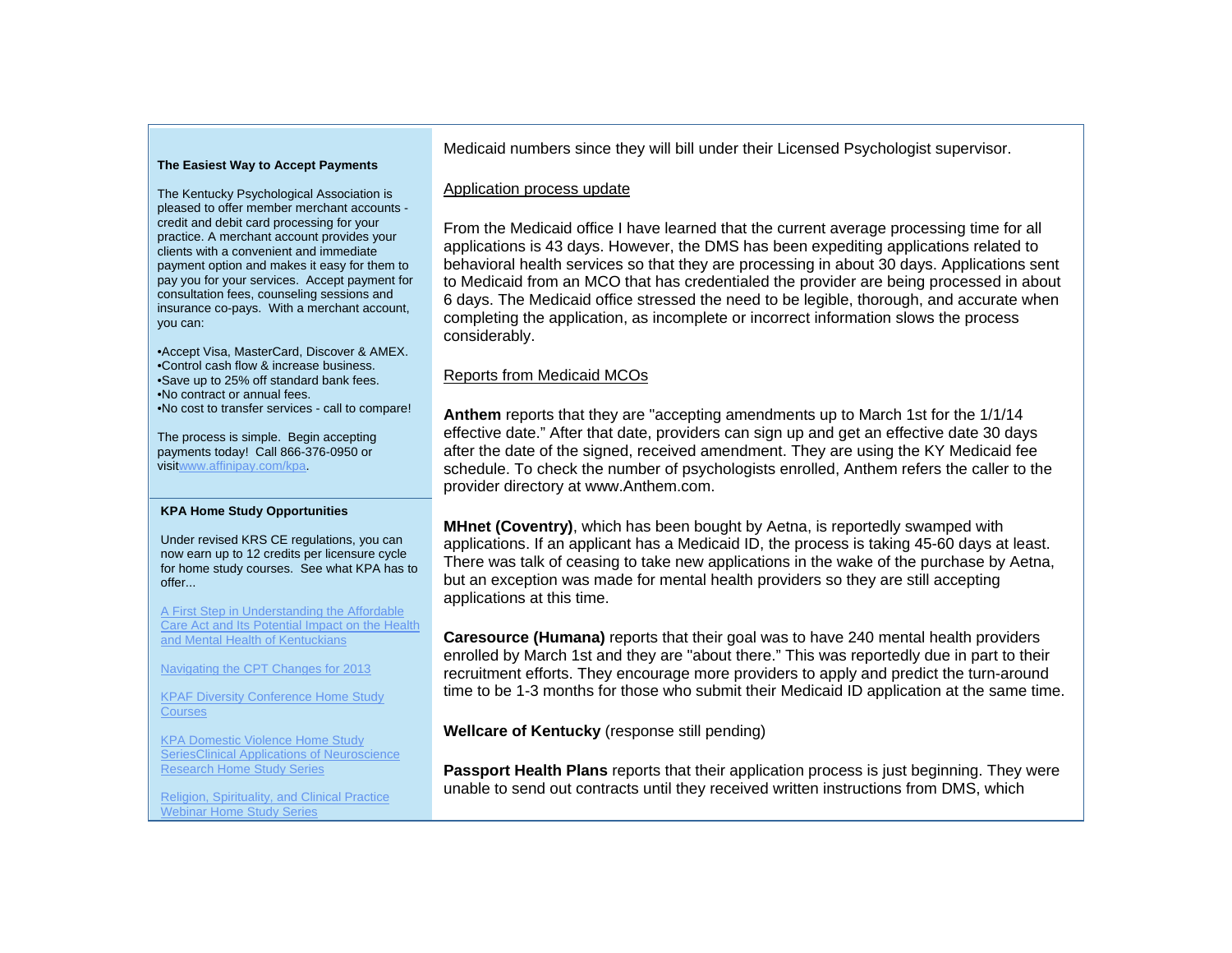View the KPA Home Study Page for additional options. occurred in late January. So on February 3rd they began sending contracts out to the providers who had been placed on the waiting list. A "clean" application (i.e., all needed information provided) may take 4 weeks to process, though they will "retro" the effective date to the date the application was received. They encourage more applicants and advise potential providers to apply for a Medicaid ID and the MCO credentialing at the same time. From fellow KPA members I have learned that some have already received their Medicaid numbers. While some colleagues have praised the Medicaid phone representatives as helpful and courteous in the process, others were frustrated with the difficulty in getting a return phone call or connecting with knowledgeable people. The reportedly non-negotiable Medicaid rates are posted at http://chfs.ky.gov/dms/fee.htm. Several colleagues have expressed concern about rates and reimbursement processes and are choosing to delay their application until these matters are better understood. Reimbursement for psychological testing is an area of particular concern; Medicaid cites the rate chart and the accompanying CPT codes as the best predictor of what will be covered and at what rate. In response to concerns about co-pays, the Medicaid office provided this response: The co-pay structure is listed in DMS state plan amendment 13-023 titled Cost Sharing. This only applies to traditional fee for service Medicaid members. The Managed Care Organizations (MCO's) can choose to impose co-pays or not. As you can see, this is still a work in progress. Keep your stories coming and I'll do my best to keep you updated as I get information. You can find me at Laurie@kpa.org. *The work of KPA's DPA is made possible by your KPA dues; this information is intended for the use of KPA members only!* **New Substance Abuse Resources Focus on Teens**New resources were released this month by the National Institute on Drug Abuse (NIDA) to help clinicians care for teens struggling with or at risk of developing substance use disorders (SUDs). "Because critical brain circuits are still developing during the teen years, this age group is **Kentucky Psychological Association**  120 Sears Ave, Ste 214 Louisville, KY 40207 502-894-0777 kpa@kpa.org www.kpa.org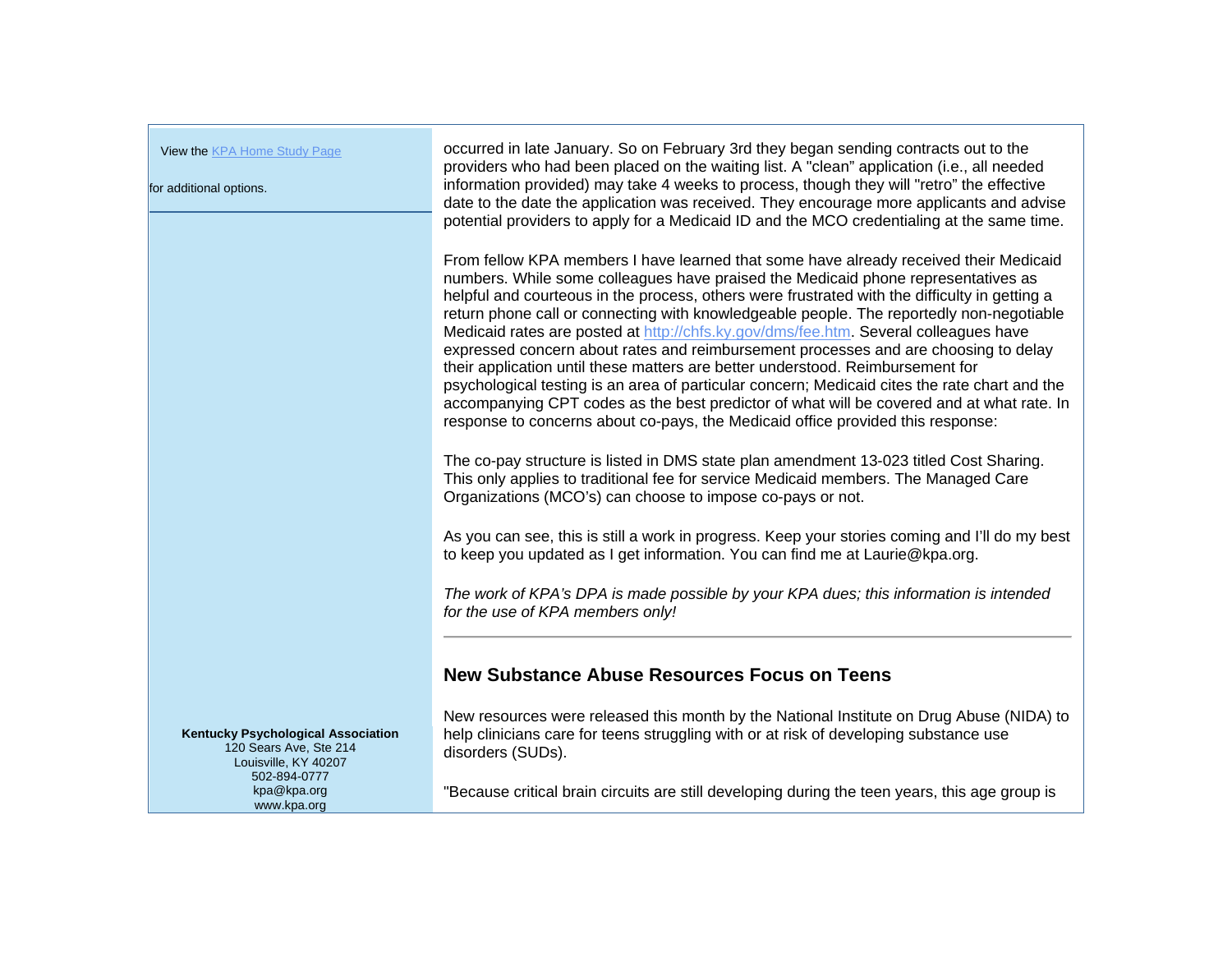particularly susceptible to drug abuse and addiction," emphasizes NIDA Director Dr. Nora D. Volkow.

As clinicians, we are in a prime position to help care for teens with SUDs, and NIDA has developed these resources with them in mind. Dr. Volkow adds, "These new resources are based on recent research that has greatly advanced our understanding of the unique treatment needs of the adolescent."

You can view and/or download these teen-focused resources here:

- **Principles of Adolescent Substance Use Disorder Treatment: A Research Based Guide**: highlights evidence-based treatment approaches for teens and the clinicians' role in identifying and supporting treatment and recovery for SUDs
- . **Substance Use Disorders in Adolescents: Screening and Engagement in Primary Care Settings**: provides videos on screening teens at risk for or struggling with SUDs
- . **Marijuana: Facts for Teens**: includes FAQs about marijuana and synthetic marijuana (e.g., K2, Spice) and its effects on the teen brain; this booklet can be used as a handout when discussing marijuana with teens.

These resources are part of the NIDAMED portfolio. If you have questions about these or any of the other NIDAMED resources, contact nidacoeteam@jbsinternational.com.

# **Q&A on Current Issues in Ethics**

*by KPA Ethics Committee*

### **Ethical Question:**

A psychologist asked a question regarding a plan to create a blog on relationships subsequent to retirement. The specific concern regarded limitations in responding to questions if 1) the psychology license is discontinued, and 2) if the psychology license is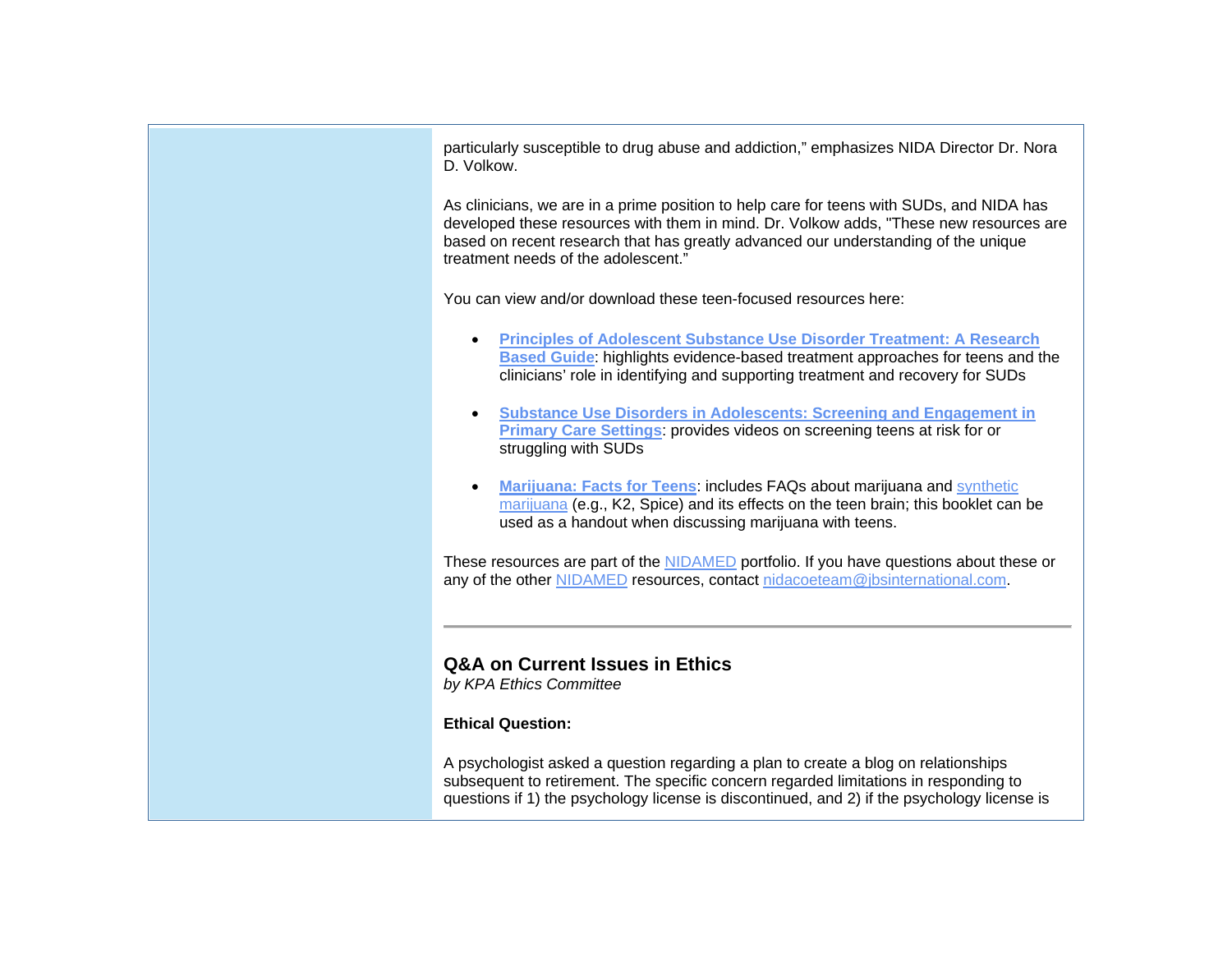### continued.

The committee agreed, that license or no license, one would likely want to be careful about how one presents oneself to the public. If the license is retired, care would need to be taken in making sure self-presentation does not appear to suggest practicing psychology without a license. If the license is retained, expertise in the area "blogged" is a reasonable standard (see 2.01 below).

The committee thought that consultation with an attorney might be in order to determine what, if any, liability might arise from writing such a blog. An attorney might be better suited to answer the question regarding whether writing such a blog without a license could be construed to be practicing without a license. As a reference point, a recent case with the Kentucky Board of Examiners of Psychologists has questioned the right of a masters' level psychologist, apparently licensed in another state, to write an opinion column in a Kentucky newspaper. The exact issue, whether or not it deals with practicing without a license and/or practicing across state lines, is clearly an issue worth considering.

Some APA ethical guidelines also to consider:

5.01 Avoidance of False or Deceptive Statements:

(a) Public statements include but are not limited to paid or unpaid advertising, product endorsements, grant applications, licensing applications, other credentialing applications, brochures, printed matter, directory listings, personal resumes or curricula vitae, or comments for use in media such as print or electronic transmission, statements in legal proceedings, lectures and public presentations, and published materials.

Psychologists do not knowingly make public statements that are false, deceptive, or fraudulent concerning their research, practice, or other work activities or those of persons or organizations with which they are affiliated.

(b) Psychologists do not make false, deceptive, or fraudulent statements concerning (1) their training, experience, or competence; (2) their academic degrees; (3) their credentials; (4) their institutional or association affiliations; (5) their services; (6) the scientific or clinical basis for, or result, or degree of success of, their services; (7) their fees; or (8) their publications or research findings.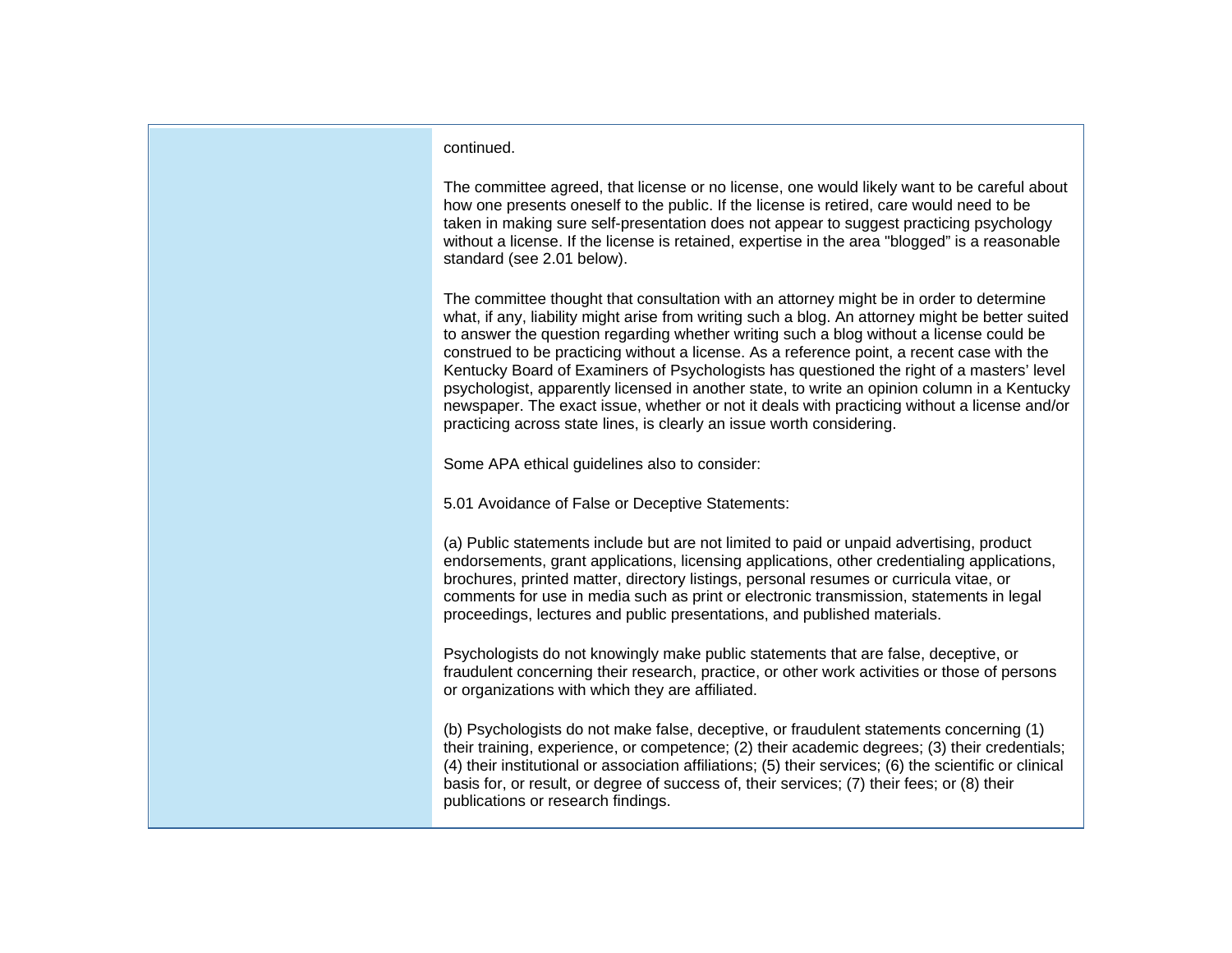(c) Psychologists claim degrees as credentials for their health services only if those degrees (1) were earned from a regionally accredited institution or (2) were the basis for psychology licensure by the state in which they practice.

2.01 Boundaries of Competence

(a) Psychologists provide services, teach, and conduct research with populations and in areas only within the boundaries of their competence, based on their education, training, supervised experience, consultation study, or professional experience.

# **KPA Member Benefits: New Resources!**

**Technology Resource** - Dr. Dan Florell, presenter of the June 21st, 2013 KPA CE Workshop, Advanced Supervision: Influence of Technology, has been gracious enough to share an audio recording of his workshop with KPA members interested in the advancements of technology and their use in the field of psychology. Click here to learn more and to access the recording.

**Ethics Resource** - The KPA Ethics Committee has developed a list of resources for KPA members aimed to help psychologists find resources about self-assessment, self-care and the development of skills, relationships, and personal qualities that will allow them to be less vulnerable to ethical breaches and "slippery slopes" in their professional careers and foster ethical awareness that leads to optimal practice. The posted resources define and discuss the stress—distress—impairment continuum, and the vulnerability at any point along the way to an ethical violation. They touch on topics such as risk factors, prevention of impairment, intervening with an impaired colleague, treatment options and the national movement toward establishing colleague assistance programs. Click here to learn more and to access the resources.

**Arguments Against Prescription Authority for Psychologists** *by Aaron Alan Smith, PhD Student,*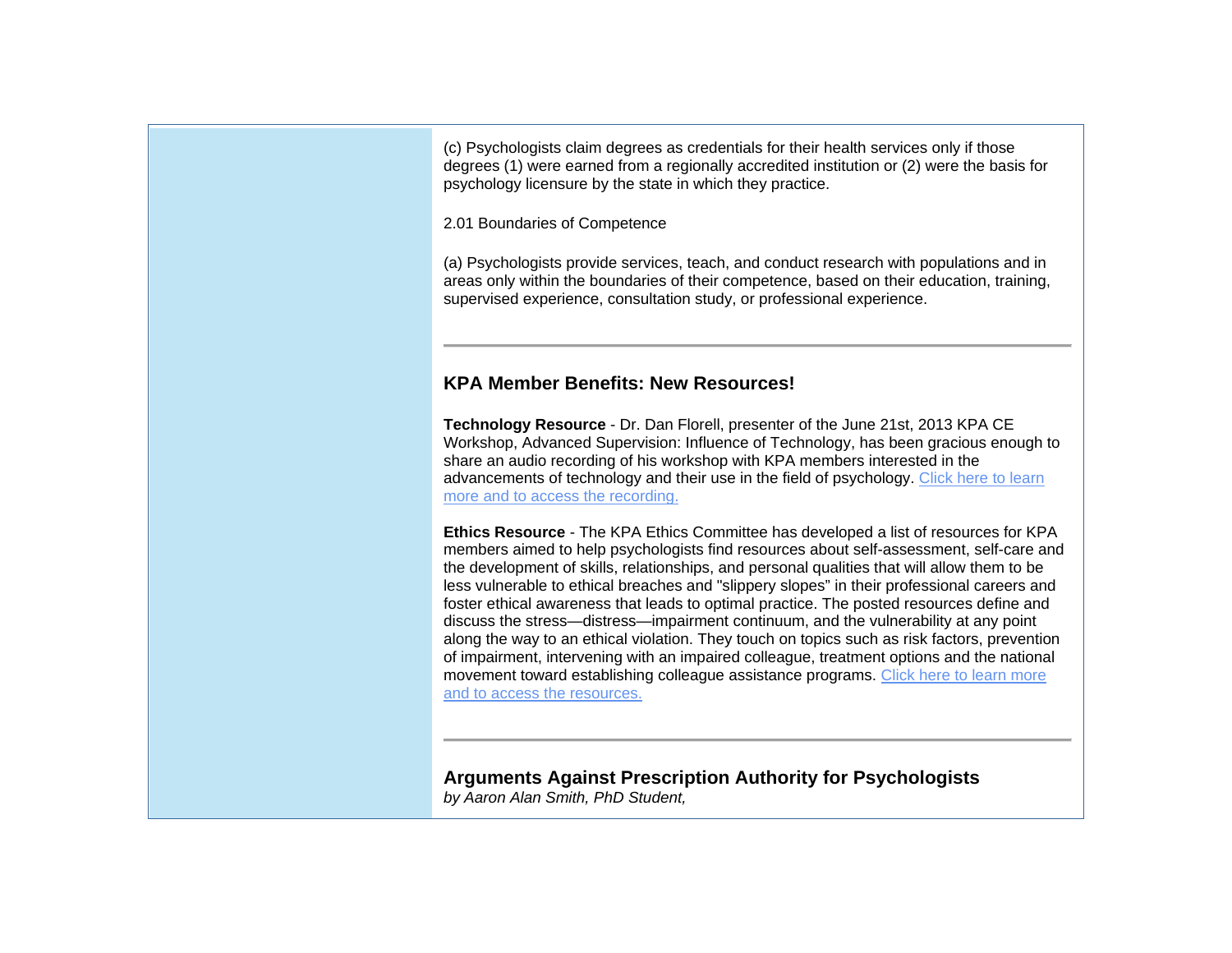KPA Psychopharmacology Task Force

This brief article is a continuation of the efforts by the Task Force on Psychopharmacology to provide information to members of the Kentucky Psychological Association regarding the issue of prescriptive authority for psychologists. This piece is the seventh in a series of articles designed to help the members of the Kentucky Psychological Association answer the following basic questions in preparation for a state wide survey: What is your opinion on the issue of prescriptive authority for doctoral level psychologists? How well informed are you regarding the two sides of the issue? As a means of helping you think about the above questions, this article provides information on the arguments against prescriptive authority for psychologists.

In 1984, Senator Daniel Inouye of Hawaii proposed legislation to grant prescriptive authority to psychologists. The aim was to improve access to quality mental health care.[1] Since this time, the debate over prescriptive authority for psychologists has been thoroughly explored both inside and outside the field of psychology. Although proponents have formulated insightful arguments in support of prescriptive authority, there remains a considerable degree of apprehension from the medical community, as well as from many psychologists. With this in mind, this essay will review the main arguments against permitting universal prescription privileges to psychologists. These include: client safety issues, lack of medical training, exaggerated societal demand, ethical concerns, costeffectiveness, and the impact on psychology practice.

The main argument against granting prescriptive authority to psychologists is that the absence of a medical background would negatively impact client safety. Because psychologists are trained in the behavioral and social sciences, it has been argued that they would lack the necessary medical science education and clinical setting experience. Both of which are important factors in understanding complex physiological and pharmacological processes. For example, many physiological conditions resemble psychiatric disorders, thus increasing the likelihood of misdiagnoses and inadequate treatment regimens. Additionally, opposition to prescriptive authority has argued that psychotropic medications are powerful drugs that require close monitoring by trained medical personnel. For these reasons, the medical community has been firm in stating that clinical training in a medical setting is the only method of ensuring prescription competency and client safety.[1-6]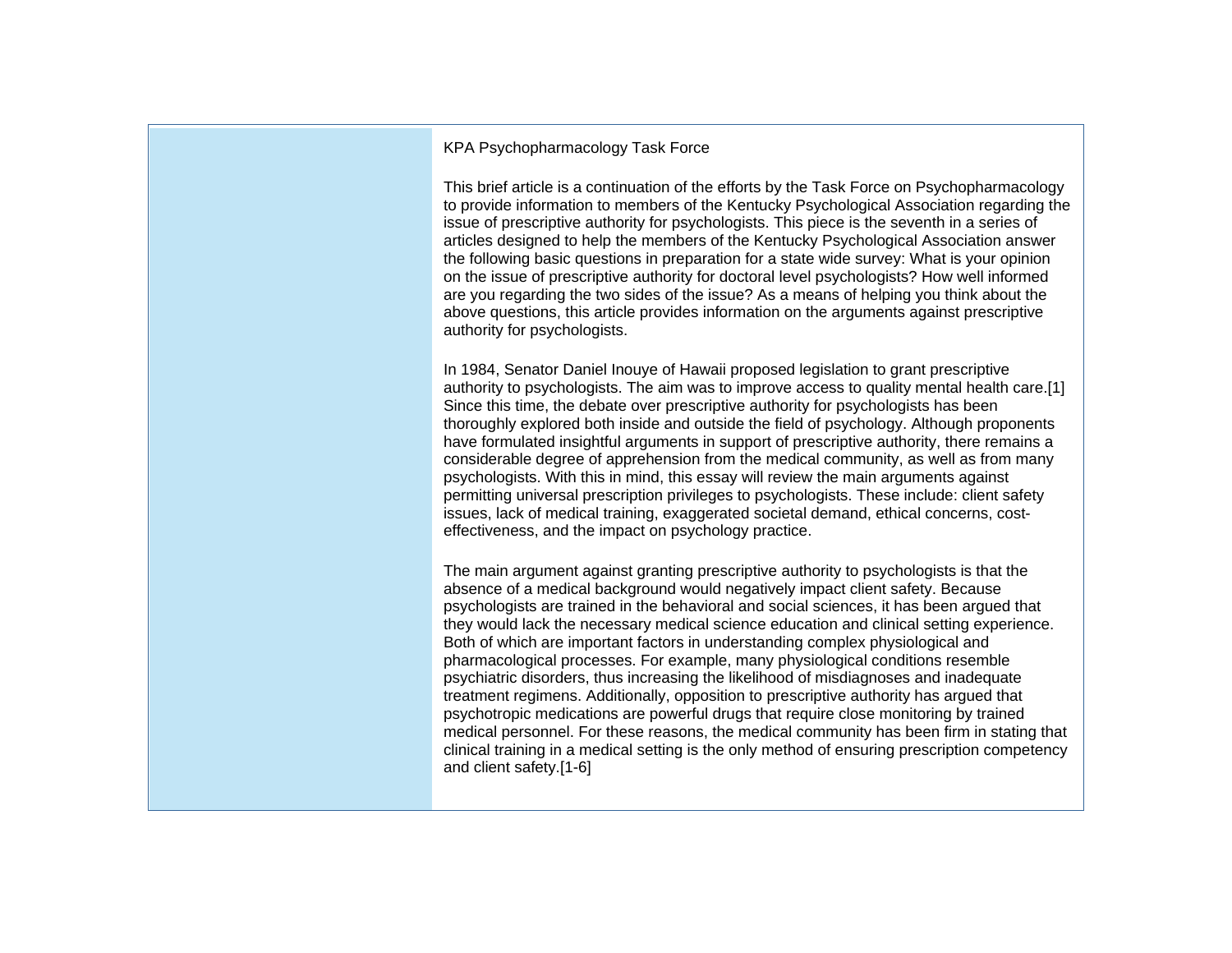Another argument against prescriptive authority for psychologists is that there is no societal need or consumer demand. For instance, it has been argued that the lack of access to mental health services is overestimated. Even so, those against prescriptive authority have claimed that there remains an adequate amount of prescribing medical professionals to provide services in underserved geographical areas. Thus, the granting of prescription privileges to psychologists would be unnecessary. However, there is mutual agreement that general practitioners are providing the majority of psychotropic treatment. In fact, general practitioners are supplying approximately 75-80% of all psychopharmacological interventions while having only 4-8 weeks of psychiatric training. Nonetheless, those opposing prescriptive authority have argued that it would be more efficient and effective to provide general practitioners with comprehensive training in mental health issues, rather than training psychologists in psychopharmacology. This argument has been seen as a possible solution to strengthening mental health services in underserved, rural locations.[1,2]

Moreover, those opposing prescribing rights for psychologists have argued against the cost-effectiveness of such an initiative. Most importantly, psychologists would lack the necessary training to diagnose and treat comorbid physiological conditions and adverse medication effects, which impacts approximately 50% of psychiatric clients.[1] This would require referral to a qualified physician and result in increased costs for the consumer. Likewise, the cost of liability insurance would be expected to increase significantly due to client safety concerns resulting from the addition of new treatment options.[2] To offset this cost, it has been argued that psychologists would increase their fees for services provided. This would restrict access to segments of the population most in need of mental health care services. Therefore, a significant concern is that granting prescriptive authority to psychologists would result in an increase in overall health care costs.[5]

Finally, many practitioners and educators within the field of psychology oppose prescriptive authority. The major concern has been that the field of psychology would undergo a major change in theory and practice. This would have an effect on academic structure and teaching, leading to a strict biomedical approach.[1] Additionally, there has been concern that focusing on psychopharmacological interventions would reduce consumer access to psychotherapy and assessment services.[5] With this said, many psychologists have argued that only a minority of their cohorts have voiced an interest in pursuing prescriptive authority due to concerns regarding adverse medication effects and psychotropic efficacy, namely a large placebo effect. Thus, these psychologists continue to argue for the importance and effectiveness of psychotherapy, while keeping distinct lines drawn between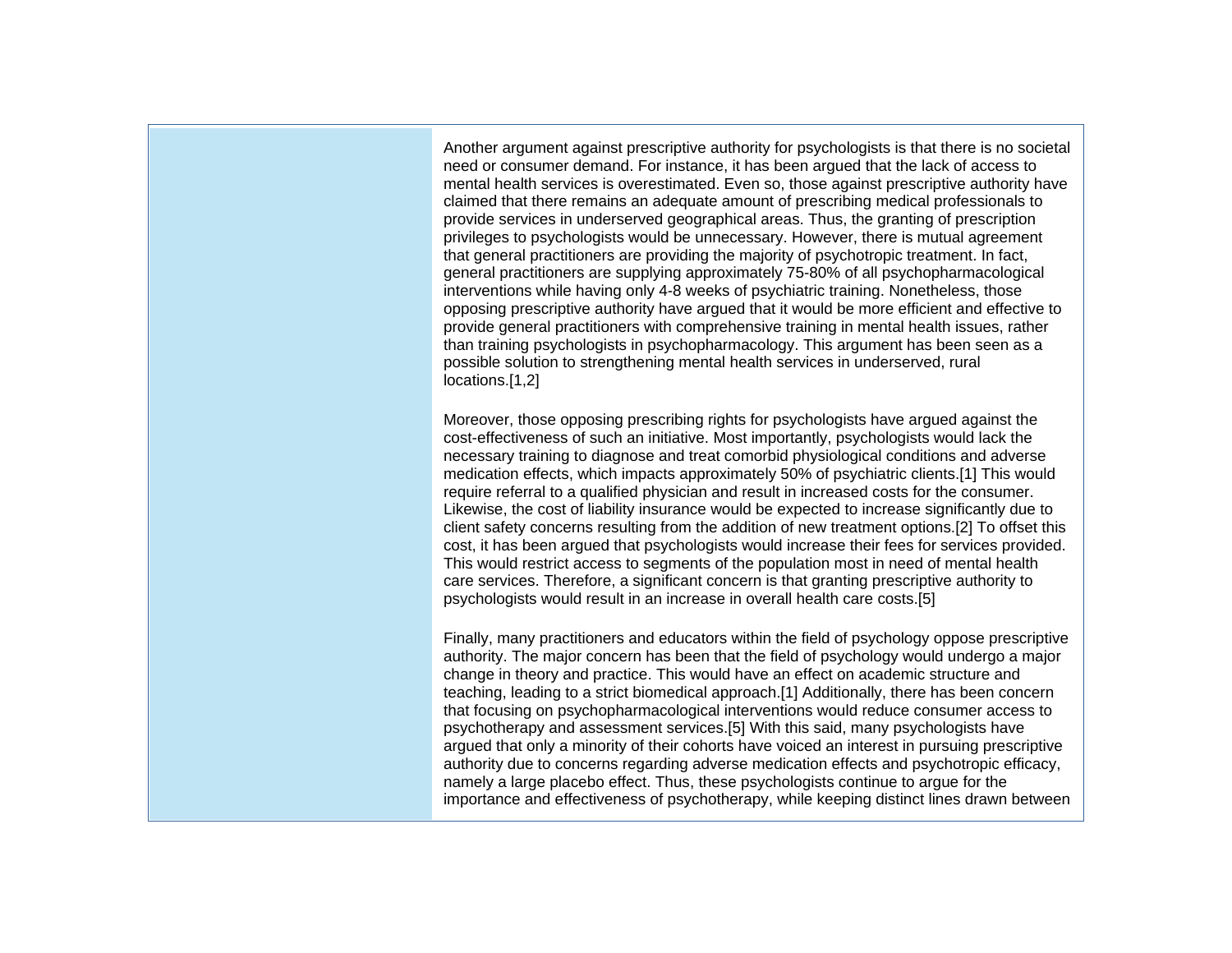the fields of psychology and psychiatry.[3,4,6,7]

In conclusion, physicians, psychiatrists and non-physician health care prescribers have historically been opposed to efforts by psychologists to attain prescriptive authority.[8] Nonphysician health care prescribers, such as nurse practitioners and physician's assistants, have argued that their training is based in the medical sciences with on-site supervisory clinical experience in physiological, psychological and pharmacological issues. A main argument against prescription privileges for psychologists has been that the field of psychology has very little in common with a standard medical curriculum.[7] For this reason, many health care groups have refused to support psychologists in their initiative to gain prescription privileges. This professional position has been taken due to ethical considerations regarding client safety and professional competency.[5] Lastly, many psychologists have stated that postdoctoral psychopharmacology programs may be inadequate in preparing them to effectively prescribe psychotropic medications. This apprehension has led to concerns involving client safety, adverse drug effects, and overprescribing. Thus, many psychologists have chosen to rely on evidence-based psychotherapeutic approaches shown to be as effective as psychotropic interventions.[1,2]

### **References**

- 1. Lavoie KL, Barone S. Prescription privileges for psychologists: A comprehensive review and critical analysis of current issues and controversies. CNS Drugs 2006; 20(1): 51-66.
- 2. Merrick L. Prescriptive authority for psychologists: issues and considerations. Legislative Reference Bureau. January 2007: Honolulu HI.
- 3. Waldroupe A. Psychologists continue to push for prescribing rights.The Lund Report. May 2011: Portland OR.
- 4. McGrath RE. Prescriptive authority for psychologists. Annu Rev Clin Psychol 2010; 6: 21-47.
- 5. Cox DE, Ellis JB. Prescriptive authority for clinical psychologists: A review of the debate. Soc Behav and Personal 2003; 31(3): 275-282.
- 6. Caccavale J. Opposition to prescriptive authority: Is this a case of the tail wagging the dog? J Clin Psychol 2002; 58(6): 623-633.
- 7. Fox RE, DeLeon PH, Newman R, Sammons MT, Dunivin DL, Baker DC. Prescriptive authority and psychology: A status report. Am Psychol 2009; 64(4): 257-268.